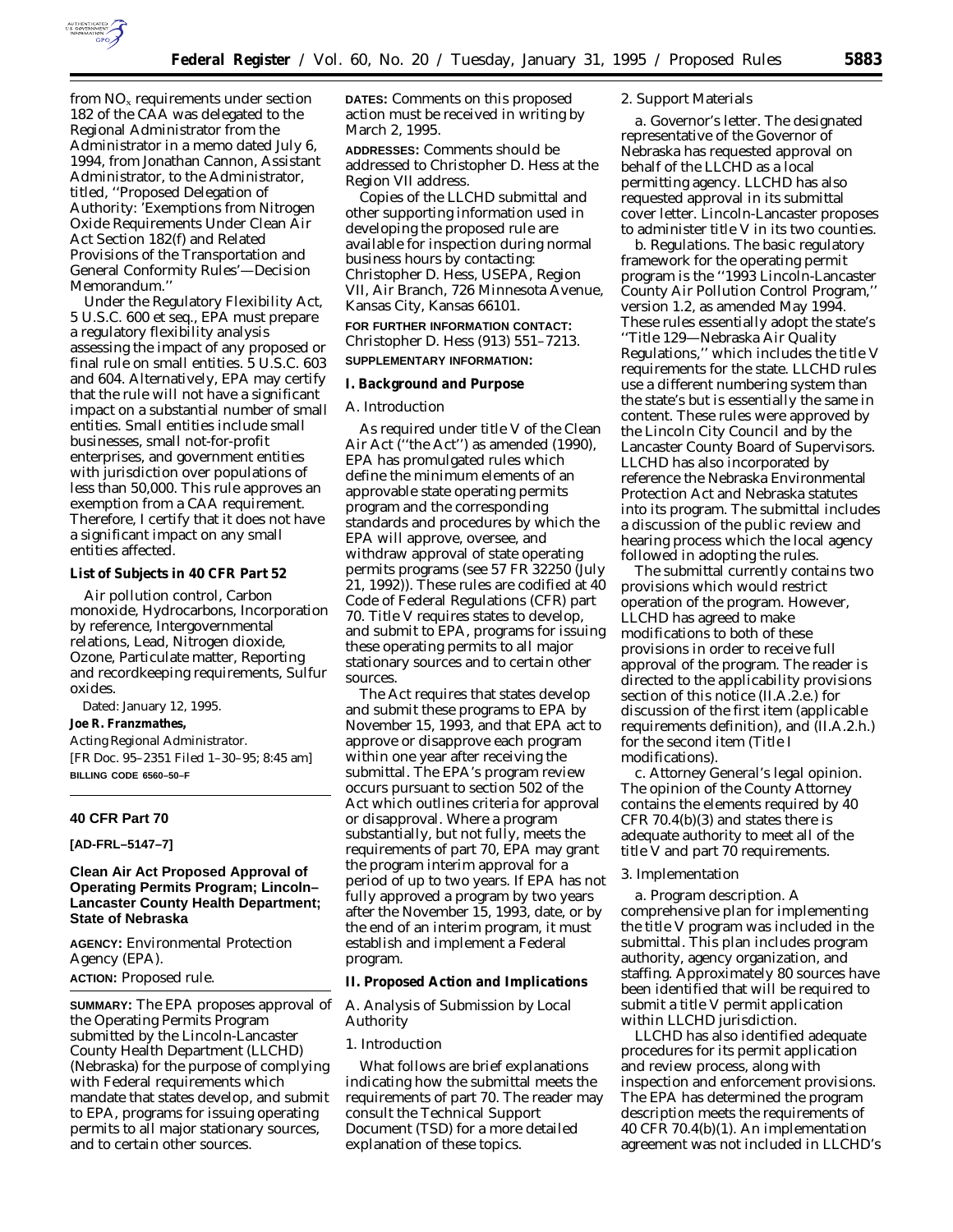submittal, but the EPA is encouraging its development in anticipation of program approval.

The presumptive minimum plus consumer price index (CPI) will be used for the operating permit fee. This will be discussed further under the fee demonstration section (II., 3.). Like the state, LLCHD will maintain a Class II program for minor, non-title V sources.

*b. Program implementation.* A permit registry is being established to ensure issuing one-third of all permits in the first year of the program. This registry also includes a provision to review permit applications within nine months of receipt for those sources of hazardous air pollutants participating in the early reduction program under section 112(i)(5) of the Clean Air Act.

In terms of initial permit applications, LLCHD outlines adequate procedures to satisfy part 70 requirements. The application process includes affected state and EPA review. LLCHD's procedures and guidance are designed to ensure that a permit is issued within 18 months of application.

LLCHD has established criteria for monitoring source compliance which include compliance inspections, citizen complaint responses, follow-up inspections, and permit application review. LLCHD will physically inspect each title V source at least once per year. Surveillance through monitoring will also be conducted to ensure compliance.

*c. Personnel.* LLCHD provided a workload analysis for each program category of title V activity to include permitting, compliance and enforcement, planning, monitoring, small business assistance, and communications to determine the amount of personnel needed. EPA's analysis suggests that LLCHD's estimate appears adequate for implementing the title V program.

*d. Data management.* All permit application information will be submitted to the state which will, in turn, make that information available to the EPA. The proposed permits will be made available for EPA review. LLCHD requires the retention of permit information by the source for five years in Article 2, section 8, (D)(2)(b). LLCHD has also committed to maintaining records for five years in its program description.

*e. Applicability provisions.* LLCHD provides for permitting of all major sources, affected sources, sources that opt to apply for a permit, and all sources subject to sections 111 or 112 standards (new source performance standards and standards for hazardous air pollutants).

LLCHD exempts sources that are not major sources, affected sources, or solid waste incineration units required to obtain a permit pursuant to section 129(e) of the Act. This exemption is allowed by § 70.3(b)(1) until the Administrator completes a rulemaking to determine how the program should be structured for nonmajor sources.

*(1) Applicable requirements.* On the one hand, LLCHD's rules require all applicable requirements to be included in the permit. This includes requirements that have been promulgated or approved by EPA through rulemaking at the time of issuance but which have future effective dates. Additionally, the director may insert EPA promulgated requirements into permits before LLCHD has adopted the standard.

However, the EPA has determined that the items enumerated in Article 1, section 2 (3–10) in the definition of ''applicable requirements'' undermine the ability to incorporate all applicable requirements. As currently written, a rule must be promulgated by EPA *and* adopted by LLCHD to be considered an applicable requirement.

As an example of this concern, item (4) of the applicable requirement definition states, ''Any standard or other requirement established pursuant to Section 112 of the Act *and* regulations adopted in Section 27 of these Regulations and Standards relating to hazardous air pollutants listed in Appendix II.'' The practical effect of this definition, as an example, is that a source could claim it need not identify certain hazardous air pollutant standards in its application, for inclusion in the permit, if the requirement is not both promulgated under section 112 of the Act and in section 27 of the Lincoln-Lancaster regulations.

LLCHD has committed to modify the definition of applicable requirements in accordance with EPA guidance to receive program approval. The state of Nebraska has already initiated action to correct this deficiency. The Nebraska Environmental Quality Council adopted regulatory changes on December 2, 1994, which are included in the docket for this proposed rulemaking for the LLCHD program. Once LLCHD adopts the revisions made by the Council on December 2, including those described in II.A.2.h. also, the EPA intends to take final action to fully approve the program.

*(2) Variances.* Both the state's and LLCHD's rules allow sources to petition the permitting authority for a variance. Importantly, both rules clearly state that no variance will be granted that

sanctions any violation of state or Federal statutes or regulations. Based on these provisions, the submittal is approvable with respect to variances.

*f. Permit content.* LLCHD's regulations require title V permits to include part 70 terms and conditions for all applicable requirements in Article 2, section  $7 (C)(1)$ . These rules also stipulate that the duration of the permit (five years) will be specified in the permit. LLCHD has also provided for the inclusion of enhanced monitoring in permits.

LLCHD's regulations do require the permit to contain a condition prohibiting emissions exceeding any allowances that the source lawfully holds under title IV of the Act as required by  $\S 70.6(a)(4)$ . The regulations also meet the requirements of § 70.6(a)(5) (severability), § 70.6(a)(6) (permit provisions),  $\S 70.6(a)(7)$  (fees), and § 70.6(a)(8) (emissions trading). Part 70 also requires terms and conditions for reasonably anticipated operating scenarios to be included in the permit. LLCHD's rules require that the terms and conditions of each alternative scenario meet all the requirements of part 70. Section 70.6(a)(10) requires the permit to contain terms and conditions, if the permit applicant requests them, for the trading of emissions increases and decreases at the facility. LLCHD's regulations fulfill this requirement.

Part 70 also has federally enforceable requirements for the terms and conditions in a part 70 permit at § 70.6(b), compliance requirements at § 70.6(c), and emergency provisions at § 70.6(g). LLCHD's regulations comply with these requirements.

LLCHD's program provides for general permits in Article 2, section 9. In section 9(B), the director will identify criteria by which sources may qualify for the general permit as required by  $§ 70.6(d)(1).$ 

The permitting program can also have provisions for permitting temporary sources and for permit shields. LLCHD's permitting program has both of these options and meets the requirements of part 70. LLCHD's program provides for operational flexibility and closely follows EPA's requirements.

The program does make provision to exempt the listing of insignificant activities in permit applications. The state has developed this list, which will be approved in December 1994 and then adopted by LLCHD.

*g. Permit forms.* LLCHD addresses permit application requirements in Article 2, sections 5 and 7 of its regulations. Within its rules adequate procedures are outlined for the following: duty to apply, complete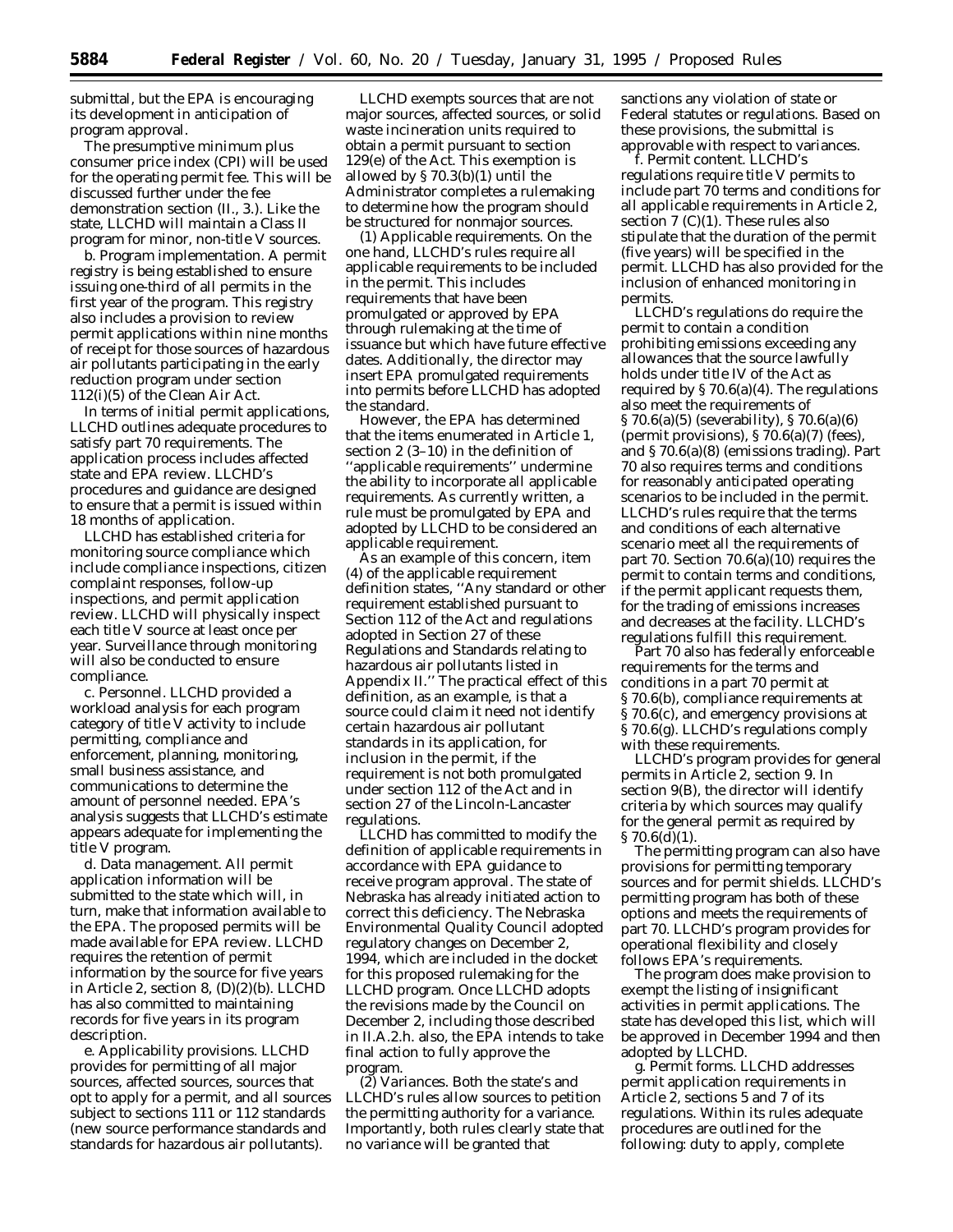applications, confidential information, correcting a permit application, standard forms, and compliance certification. A detailed analysis of how the submittal meets these part 70 requirements is included in the TSD.

*h. Permit issuance.* LLCHD regulations satisfy both the complete and timely component of section 503 of the Act and 40 CFR 70.5(a). Sources are required to submit permit applications within 12 months after becoming subject to the permit program, or on or before some earlier date established under the LLCHD operating permit registry. Source permit applications must conform to the standard LLCHD application form, and must contain information sufficient to allow LLCHD to determine all applicable requirements with respect to the applicant. An application will be deemed complete within 60 days of receipt unless LLCHD finds them to be incomplete. LLCHD regulations only require notification of the source if the application is incomplete.

LLCHD regulations also require that final action be taken on complete applications within 18 months of submittal of a complete application, except for initial permit applications which are subject to the three-year transition plan set forth by the Clean Air Act Amendments of 1990.

LLCHD regulations also require compliance with public participation procedures, notification to affected states, compliance with all applicable requirements, and allow for a 45-day period for EPA objection.

The regulations provide for priority on applications for construction or modification under an EPA-approved preconstruction review program. The operating permit regulations do not affect the requirement that any source have a preconstruction permit under an EPA-approved preconstruction review program. The program also provides that permits being renewed are subject to the same procedural requirements, including those for public participation and affected state and EPA review that apply to initial permit issuance. The operating permit program provides for administrative amendments which meet the requirements of the Federal rule.

Permit modification processing procedures are equivalent to Federal requirements as they provide for the same degree of permitting authority, EPA, and affected state review and public participation.

The program satisfies all but one of the Federal minor permit modification procedures. The Federal permit rule requires that a title I modification not be processed as a minor permit

modification. The LLCHD rules (see section  $15(C)(1)(e)$  require that the activity not be a modification which requires a construction permit under section 17; this section is titled ''Construction Permits-When Required.'' Thus, LLCHD is required to include a reference in section 15(C)(1)(e) referring to section 19, ''Prevention of Significant Deterioration,'' and section 18, ''New Source Performance Standards,'' since activities under these chapters could be considered title I modifications.

The origin of the LLCHD rule is in title 129 of the state rule. The state has proposed rule changes for adoption in December 1994 to correct this deficiency. As with all other rules adopted by the state, LLCHD will incorporate this change approximately two months afterward and therefore fulfill all minor permit modification requirements. This change, along with the modification of ''applicable requirement,'' will be required before the EPA will grant approval for the program.

The program provides for promptly sending to EPA any notice that LLCHD refuses to accept all recommendations of an affected state regarding a proposed minor permit modification. In addition, the program provides that the permitting authority may approve, but may not issue, a final permit modification until after EPA's 45-day review period or until the EPA has notified the permitting authority that the EPA will not object to issuance, whichever is first.

The LLCHD program provides for minor permit modification group processing which meets the Federal criteria. Specifically, the program provides that any application for group processing must meet permit application requirements similar to those outlined in  $\S 70.7(e)(3)$ , and also provides for notifying the EPA and affected states of the requested permit modification within five working days of receipt of an application demonstrating that the aggregate of a source's pending applications equals or exceeds the threshold level.

Significant modification procedures are defined in a manner that parallels Federal provisions. The submittal's program description commits to completion of review of the majority of significant permit modifications within nine months after receipt of a complete application.

*(1) Permit reopenings.* LLCHD provides that a permit is to be reopened and revised when additional applicable requirements become applicable to a major source with a remaining permit term of three or more years, and that

such a reopening is to be completed within 18 months after promulgation of the applicable requirement. In addition, the proceedings to reopen a permit will follow the same procedures that apply to initial issuance, will affect only those parts of the permit for which cause to reopen exists, and will ensure reopenings are made as expeditiously as practicable. The rule provides that at least 30 days' advance notice must be given to the permittee for reopenings and that notice will be given of the intent to reopen the permit.

*(2) Off-permit revisions.* LLCHD has elected to not allow off-permit activities.

*i. Compliance tracking and enforcement.* The requirement for proposed compliance tracking and enforcement reporting has been met by the LLCHD. This reporting will be accomplished by providing enforcement information to the state monthly for subsequent monthly entry into the Aerometric Information Retrieval System. The proposed enforcement program will consist of source inspection, surveillance, response to complaints, permit application review, and enforcement responses. Proposed enforcement authorities mirror the state's and meet the requirements of § 70.11. These responses include permit modification, permit revocation, stipulation, administrative orders, injunctive relief, civil/criminal referral, and referral to the EPA.

*j. Public participation, EPA and affected States review.* LLCHD's submittal ensures that all permit applications are available to the public. All requirements are included to ensure that each concerned citizen will be aware of proposed and final permit actions. This includes the commitment to keep a record of proceedings that will allow citizens to object to a permit up to 60 days after the EPA review period.

LLCHD has adopted rules that ensure mutual review by affected states and the EPA. LLCHD will not issue a permit when it is objected to in accordance with § 70.8(c).

### 4. Fee Demonstration

LLCHD has elected to collect the presumptive minimum plus CPI (currently \$30.07) in accordance with part 70 to cover direct and indirect costs of developing and administering its program.

The submittal states that a specific title V fund, with individual billing codes for this program, will be created. Article 2, section 29 of the LLCHD regulations directs all moneys collected from the permit fees to be made payable to LLCHD and to be credited to the Air Pollution Control Fund.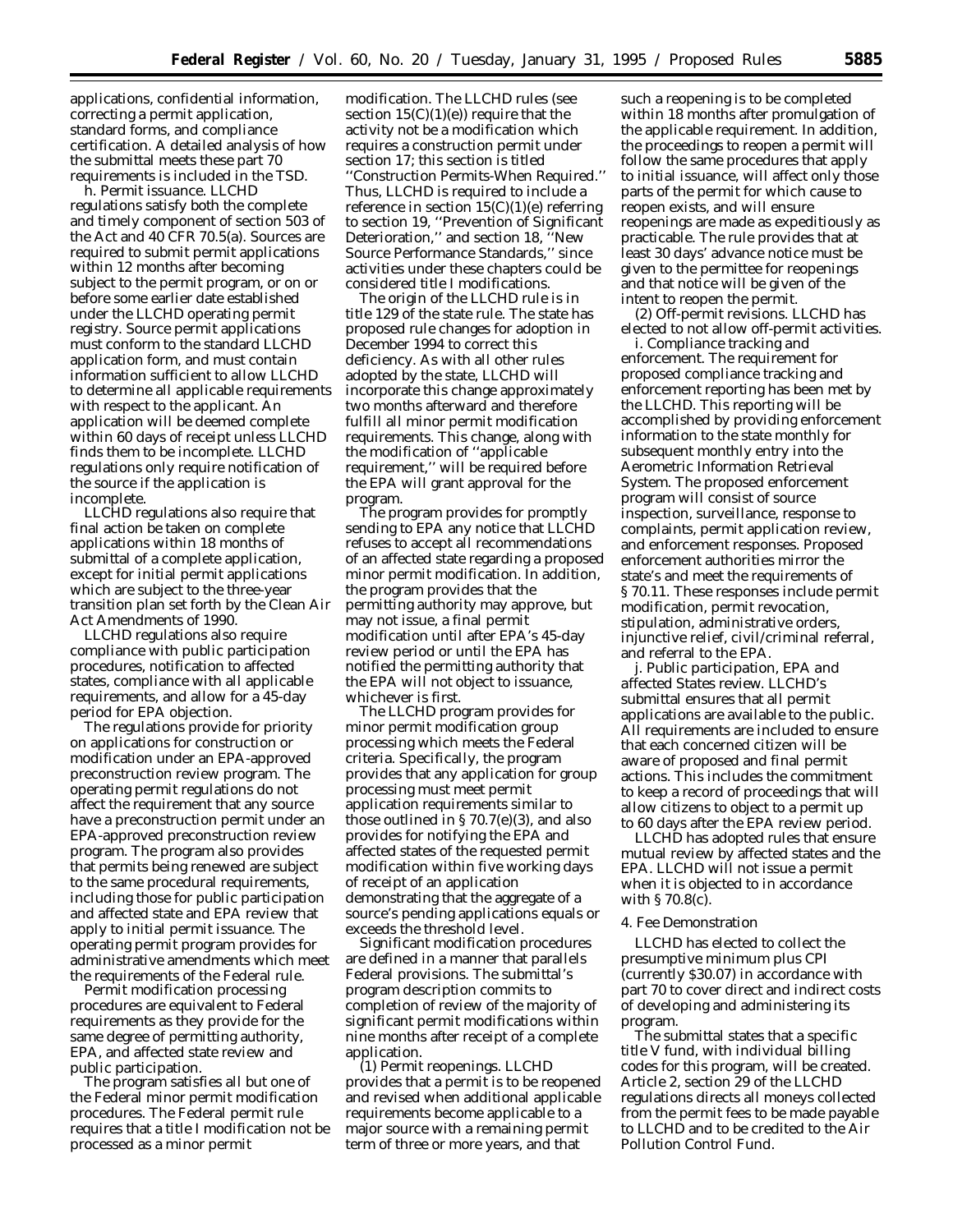Part 70 also requires permitting authorities to submit periodic accounting reports to EPA. Upon further guidance by EPA, LLCHD will be requested to submit these reports.

LLCHD's submittal included a list of sources and the amount of fees that it expects to collect in the first year from each source as part of its fee demonstration (\$379,122). LLCHD's year-to-year estimates of resources by major activities adequately satisfies the four-year projection.

5. Provisions Implementing the Requirements of Other Titles of the Act

*a. Acid rain.* The legal requirements for an approval under the title V operating permits program for a title IV program were cited in EPA guidance distributed on May 21, 1993, entitled ''Title V—Title IV Interface Guidance for States.'' The LLCHD has met the five major criteria of this guidance which include legal authority, regulatory authority, forms, regulatory revisions, and a commitment to acid rain deadlines. The LLCHD has adopted by reference 40 CFR part 72.

*b. Section 112.* The specific title V program approval criteria with respect to section 112 provisions are enumerated in a memorandum from John Seitz, Office of Air Quality Planning and Standards, dated April 13, 1993. LLCHD has met these criteria as described in the following topics:

*(1) Section 112(d), (f), and (h).–EPA emissions standards.* In accordance with part 70, LLCHD will not issue any permit (or permit revision addressing any emissions unit subject to a newly promulgated section 112 standard) unless it would ensure compliance with all applicable section 112 standards. Additionally, part 70 permits will be reopened which have three or more years remaining before their expiration date to incorporate any newly promulgated standard (section 70.7  $(f)(1)(i)).$ 

*(2) General provisions.* The Seitz memorandum notes that the implementation of all current National Emission Standard for Hazardous Air Pollutants (NESHAP) standards and future maximum achievable control technology (MACT) (and residual risk) standards includes the implementation of any ''general provisions'' that EPA develops for these standards. Initial title V approval must ensure that states will carry out these provisions as in effect at the time of any permit issuance or revisions. EPA adopted the 40 CFR part 63, subpart A General Provisions on February 28, 1994. Neither the state nor Lincoln-Lancaster has had an opportunity to adopt these provisions to date. However, the intention is to adopt all applicable requirements as noted in the general program description. EPA thus considers this requirement to be met.

*(3) Section 112 (g)–Case-by-Case MACT for modified/constructed and reconstructed major toxic sources.* The agency proposes to require best available control technology for new and modified sources of air toxics. In the absence of any EPA guidance/ regulations defining case-by-case MACT procedures and methods for determining agency equivalency of Federal requirements at the time of agency program submittal, the agency's submission should be adequate for the interim. LLCHD's intent is to adopt Federal air toxic regulations expeditiously.

*(4) Section 112 (i)(5)–early reductions.* LLCHD has adequate provisions for implementation of this program by adopting by reference 40 CFR part 63, subpart D, early reduction compliance extension rules, promulgated in the **Federal Register** on December 29, 1992. To date, no source in the agency area has made a commitment to participate in the early reductions program. The agency provides for incorporating alternative emission limits into permits in section 8, paragraph (B)(3).

*(5) Section 112(j)–case-by-case MACT hammer.* It is the agency's intent to make case-by-case MACT determinations and to issue permits to subject sources in accordance with the section 112(j) requirements. Section 7(B)(2) requires newly subject sources to file a permit application within 12 months of first becoming operational or otherwise subject to the title V program. Section 7(B)(3) requires sources subject to section 28 (MACT) to submit a permit application within 12 months of becoming operational. The agency would make its case-by-case MACT determination after receipt of the permit application and prior to permit issuance.

*(6) Section 112(l)–State air toxics programs.* The EPA intends to delegate authority for existing section 112 standards under the authority of section 112(l) concurrent with approval of the title V program. It is expected that the agency will request delegation of future 112 standards/rules in accordance with the adoption-by-reference procedures in 40 CFR part 63, subpart E, § 63.91. Since the agency has already adopted by reference the section 112(i) early reduction rule (Section 27), EPA anticipates delegating this authority concurrent with title V approval.

*(7) Section 112(r)–accidental release plans.* The agency has provided for the section 112(r) requirements in its rules in section 8(K). The permit of a source subject to the requirements of section 112(r) will contain a requirement to register the plan; verification of plan preparation and submittal to the state (NDEQ), the state Emergency Response Commission, and any local emergency planning committee; and will require an annual certification in accordance with section 7(B), that the risk management plan is being properly implemented.

The permit application requires a schedule of compliance for sources that are not in compliance with all applicable requirements at the time of permit issuance: section 7, paragraph (F)(2). The permit requirement for a compliance schedule is listed in section 8, paragraph (L)(3).

## *B. Options for Approval/Disapproval and Implications*

The EPA is proposing to grant approval to the operating permits program submitted by the LLCHD on November 12, 1993, and modified on June 15, 1994. Prior to final action, LLCHD must: (1) Render a modification of the definition ''applicable requirement," and  $(2)$  modify the provisions related to title I modifications.

Requirements for approval, specified in 40 CFR 70.4(b), encompass section 112(l)(5) approval requirements for delegation of section 112 standards as promulgated by EPA as they apply to part 70 sources. Section 112(l)(5) requires that the LLCHD program contain adequate authorities, adequate resources for implementation, and an expeditious compliance schedule, which are also requirements under part 70. Therefore, the EPA is also proposing to grant approval under section 112(l)(5) and 40 CFR 63.91 of LLCHD's program for receiving delegation of section 112 standards that are unchanged from Federal standards as promulgated. This program for delegations only applies to sources covered by the part 70 program.

#### **III. Administrative Requirements**

#### *A. Request for Public Comments*

The EPA is requesting comments on all aspects of this proposed rule. Copies of LLCHD's submittal and other information relied upon for the proposed interim approval are contained in a docket maintained at the EPA Regional Office. The docket is an organized and complete file of all the information submitted to, or otherwise considered by, EPA in the development of this proposed rulemaking. The principal purposes of the docket are: